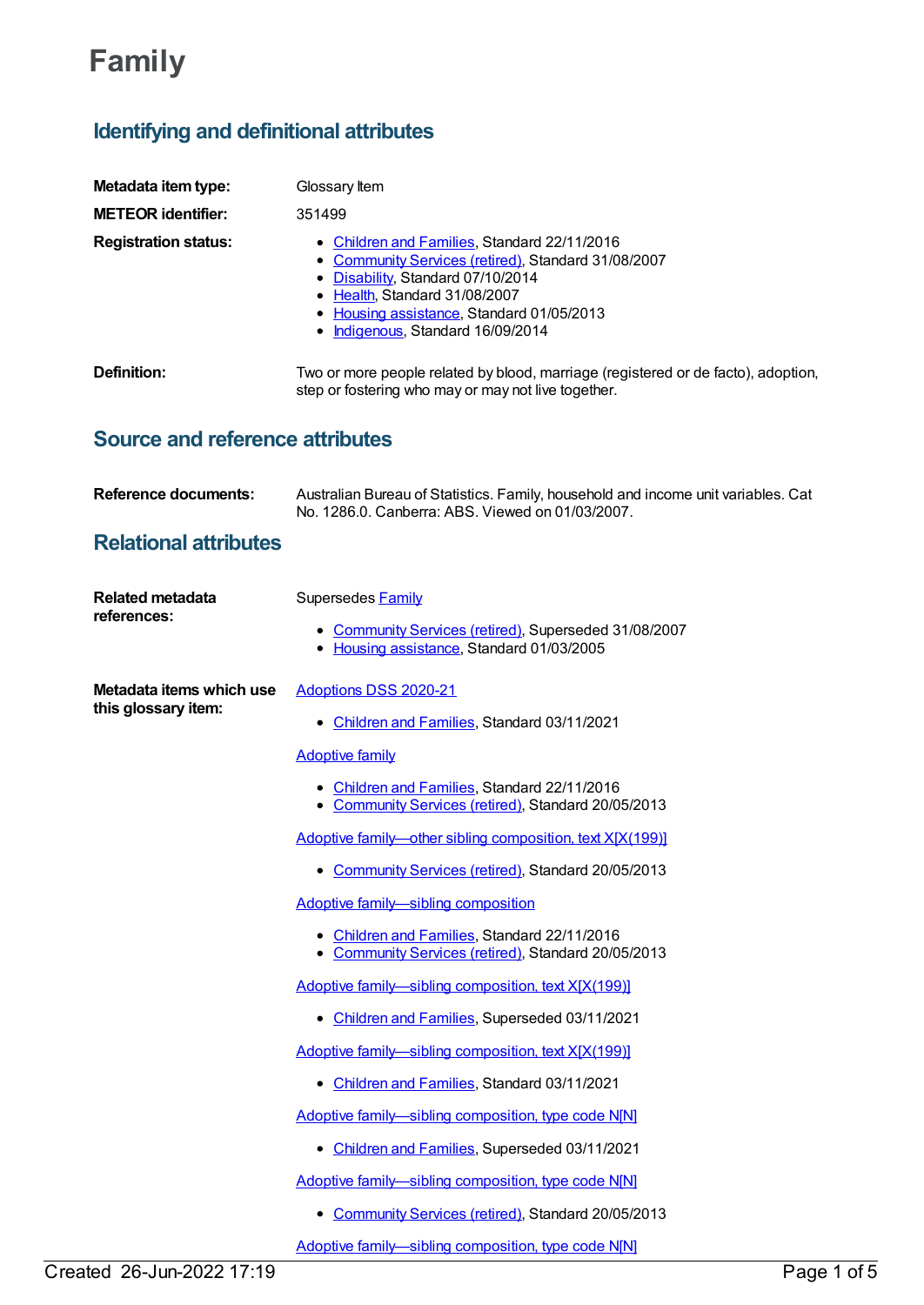[Children](https://meteor.aihw.gov.au/RegistrationAuthority/17) and Families, Standard 03/11/2021

[Community](https://meteor.aihw.gov.au/content/710899) Housing DSS 2018-

• Housing [assistance](https://meteor.aihw.gov.au/RegistrationAuthority/11), Standard 10/05/2019

[Dementia](https://meteor.aihw.gov.au/content/737872) NBPDS

• [Health](https://meteor.aihw.gov.au/RegistrationAuthority/12), Recorded 15/11/2021

[Establishment—number](https://meteor.aihw.gov.au/content/269674) of group session occasions of service for non-admitted patients

• [Health](https://meteor.aihw.gov.au/RegistrationAuthority/12), Standard 01/03/2005

Home purchase [assistance](https://meteor.aihw.gov.au/content/596710) DSS 2013-

• Housing [assistance](https://meteor.aihw.gov.au/RegistrationAuthority/11), Standard 30/08/2017

[Household—family](https://meteor.aihw.gov.au/content/343206) composition, code N[NNN]

[Community](https://meteor.aihw.gov.au/RegistrationAuthority/1) Services (retired), Standard 27/04/2007

[Household—Indigenous](https://meteor.aihw.gov.au/content/607888) status, yes/no code N

• Housing [assistance](https://meteor.aihw.gov.au/RegistrationAuthority/11), Standard 30/08/2017

[Household—Indigenous](https://meteor.aihw.gov.au/content/460738) status, yes/no code N

- Housing [assistance](https://meteor.aihw.gov.au/RegistrationAuthority/11), Superseded 30/08/2017
- [Indigenous](https://meteor.aihw.gov.au/RegistrationAuthority/6), Standard 01/05/2013

# [Informal](https://meteor.aihw.gov.au/content/353420) carer

- [Community](https://meteor.aihw.gov.au/RegistrationAuthority/1) Services (retired), Standard 03/05/2007
- [Disability](https://meteor.aihw.gov.au/RegistrationAuthority/16), Standard 07/10/2014
- [Health](https://meteor.aihw.gov.au/RegistrationAuthority/12), Standard 04/07/2007

Living [arrangement](https://meteor.aihw.gov.au/content/270889) code N

- [Community](https://meteor.aihw.gov.au/RegistrationAuthority/1) Services (retired), Standard 01/03/2005
- [Disability](https://meteor.aihw.gov.au/RegistrationAuthority/16), Standard 07/10/2014

Lung cancer [\(clinical\)](https://meteor.aihw.gov.au/content/430950) DSS

• [Health](https://meteor.aihw.gov.au/RegistrationAuthority/12), Superseded 14/05/2015

Lung cancer [\(clinical\)](https://meteor.aihw.gov.au/content/599613) NBPDS

• [Health](https://meteor.aihw.gov.au/RegistrationAuthority/12), Standard 14/05/2015

[Mainstream](https://meteor.aihw.gov.au/content/594489) community housing DSS 2013-18

• Housing [assistance](https://meteor.aihw.gov.au/RegistrationAuthority/11), Superseded 10/05/2019

Mental health [non-government](https://meteor.aihw.gov.au/content/494729) organisation establishments NBEDS 2015-

• [Health](https://meteor.aihw.gov.au/RegistrationAuthority/12), Standard 13/11/2014

National Bowel Cancer [Screening](https://meteor.aihw.gov.au/content/529201) Program NBEDS 2014-18

• [Health](https://meteor.aihw.gov.au/RegistrationAuthority/12), Superseded 06/09/2018

National Bowel Cancer [Screening](https://meteor.aihw.gov.au/content/694107) Program NBEDS 2018–19

• [Health](https://meteor.aihw.gov.au/RegistrationAuthority/12), Superseded 12/12/2018

National Bowel Cancer [Screening](https://meteor.aihw.gov.au/content/707481) Program NBEDS 2019–20

• [Health](https://meteor.aihw.gov.au/RegistrationAuthority/12), Superseded 16/01/2020

National Bowel Cancer [Screening](https://meteor.aihw.gov.au/content/715323) Program NBEDS 2020–21

• [Health](https://meteor.aihw.gov.au/RegistrationAuthority/12), Superseded 05/02/2021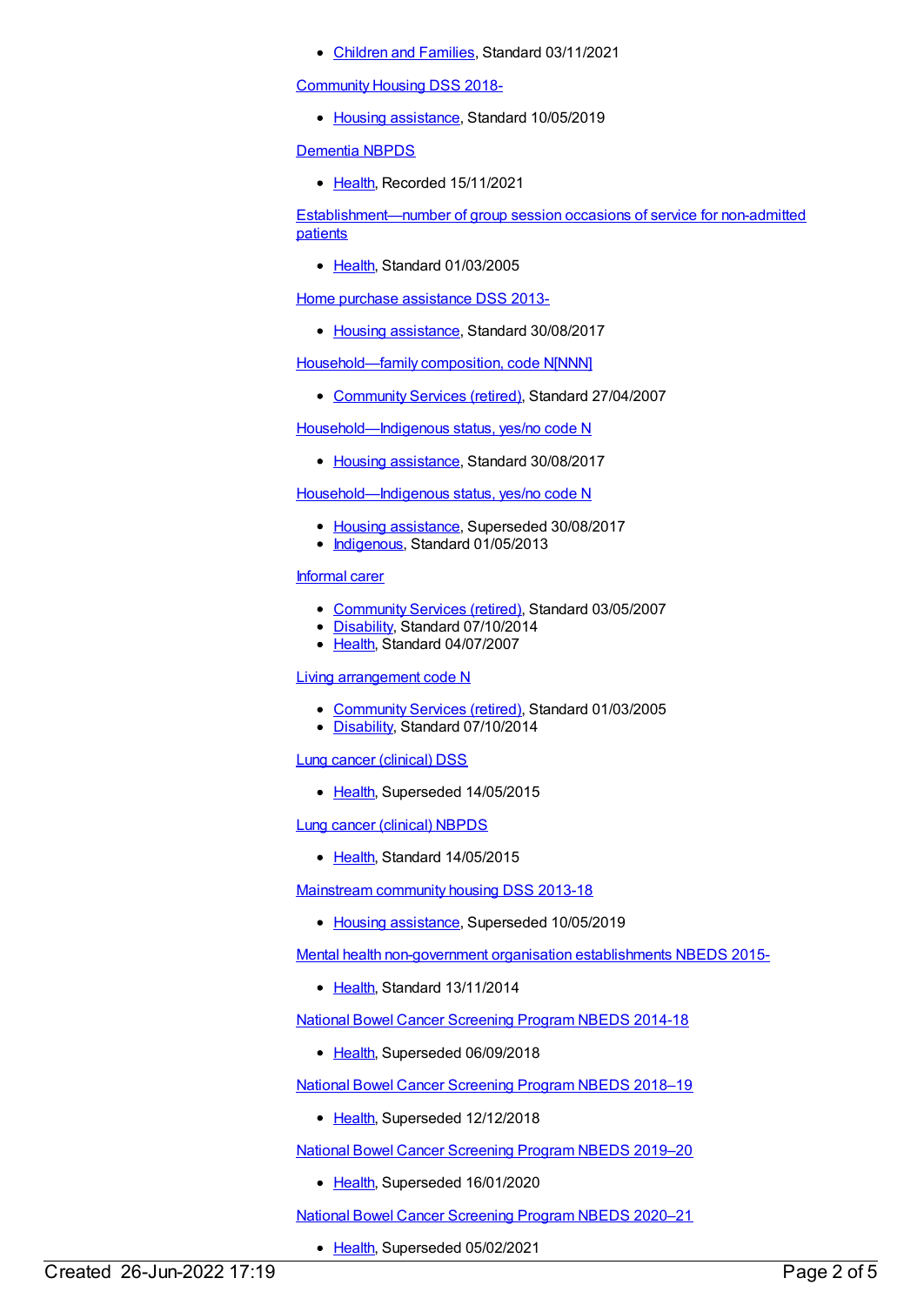National Bowel Cancer [Screening](https://meteor.aihw.gov.au/content/727407) Program NBEDS 2021–22

• [Health](https://meteor.aihw.gov.au/RegistrationAuthority/12), Superseded 17/12/2021

National Bowel Cancer [Screening](https://meteor.aihw.gov.au/content/742048) Program NBEDS 2022–23

[Health](https://meteor.aihw.gov.au/RegistrationAuthority/12), Standard 17/12/2021

Person [\(name\)—family](https://meteor.aihw.gov.au/content/570587) name, text A[A(49)]

• WA [Health](https://meteor.aihw.gov.au/RegistrationAuthority/2), Standard 19/03/2015

Person [\(name\)—family](https://meteor.aihw.gov.au/content/270259) name, text X[X(39)]

- [Community](https://meteor.aihw.gov.au/RegistrationAuthority/1) Services (retired), Superseded 25/08/2005
- [Health](https://meteor.aihw.gov.au/RegistrationAuthority/12), Superseded 04/05/2005

#### Person [\(name\)—family](https://meteor.aihw.gov.au/content/286953) name, text X[X(39)]

- [Community](https://meteor.aihw.gov.au/RegistrationAuthority/1) Services (retired), Superseded 06/02/2012
- [Health](https://meteor.aihw.gov.au/RegistrationAuthority/12), Superseded 05/10/2016
- Housing [assistance](https://meteor.aihw.gov.au/RegistrationAuthority/11), Standard 20/06/2005
- **[Tasmanian](https://meteor.aihw.gov.au/RegistrationAuthority/15) Health, Standard 01/09/2016**

#### Person [\(name\)—family](https://meteor.aihw.gov.au/content/453750) name, text X[X(39)]

- [Community](https://meteor.aihw.gov.au/RegistrationAuthority/1) Services (retired), Standard 06/02/2012
- [Disability](https://meteor.aihw.gov.au/RegistrationAuthority/16), Standard 13/08/2015
- [Indigenous](https://meteor.aihw.gov.au/RegistrationAuthority/6), Standard 05/09/2014
- WA [Health](https://meteor.aihw.gov.au/RegistrationAuthority/2), Incomplete 22/08/2012

#### Person [\(name\)—given](https://meteor.aihw.gov.au/content/269709) name

- [Community](https://meteor.aihw.gov.au/RegistrationAuthority/1) Services (retired), Standard 01/03/2005
- [Disability](https://meteor.aihw.gov.au/RegistrationAuthority/16), Standard 13/08/2015
- [Health](https://meteor.aihw.gov.au/RegistrationAuthority/12), Superseded 05/10/2016
- Housing [assistance](https://meteor.aihw.gov.au/RegistrationAuthority/11), Standard 01/08/2005
- [Indigenous](https://meteor.aihw.gov.au/RegistrationAuthority/6), Standard 05/09/2014
- [Tasmanian](https://meteor.aihw.gov.au/RegistrationAuthority/15) Health, Standard 01/09/2016
- WA [Health](https://meteor.aihw.gov.au/RegistrationAuthority/2), Standard 19/03/2015

#### Person [\(name\)—given](https://meteor.aihw.gov.au/content/570601) name, text A[A(49)]

• WA [Health](https://meteor.aihw.gov.au/RegistrationAuthority/2), Standard 19/03/2015

#### Person [\(name\)—given](https://meteor.aihw.gov.au/content/287035) name, text X[X(39)]

- [Community](https://meteor.aihw.gov.au/RegistrationAuthority/1) Services (retired), Superseded 06/02/2012
- [Health](https://meteor.aihw.gov.au/RegistrationAuthority/12), Superseded 05/10/2016
- Housing [assistance](https://meteor.aihw.gov.au/RegistrationAuthority/11), Standard 20/06/2005
- [Tasmanian](https://meteor.aihw.gov.au/RegistrationAuthority/15) Health, Standard 01/09/2016

# Person [\(name\)—given](https://meteor.aihw.gov.au/content/453734) name, text X[X(39)]

- [Community](https://meteor.aihw.gov.au/RegistrationAuthority/1) Services (retired), Standard 06/02/2012
- [Disability](https://meteor.aihw.gov.au/RegistrationAuthority/16), Standard 13/08/2015
- [Indigenous](https://meteor.aihw.gov.au/RegistrationAuthority/6), Standard 05/09/2014
- WA [Health](https://meteor.aihw.gov.au/RegistrationAuthority/2), Incomplete 22/08/2012
- WA [Health](https://meteor.aihw.gov.au/RegistrationAuthority/2), Incomplete 23/08/2012

Person and provider [identification](https://meteor.aihw.gov.au/content/529511) in healthcare National Best Practice Data Set

• [Health](https://meteor.aihw.gov.au/RegistrationAuthority/12), Standard 05/10/2016

# [Person—family](https://meteor.aihw.gov.au/content/613331) name, text X[X(39)]

- ACT Health [\(retired\)](https://meteor.aihw.gov.au/RegistrationAuthority/9), Candidate 02/01/2019
- [Health](https://meteor.aihw.gov.au/RegistrationAuthority/12), Standard 05/10/2016
- [Indigenous](https://meteor.aihw.gov.au/RegistrationAuthority/6), Candidate 30/05/2018
- **[Tasmanian](https://meteor.aihw.gov.au/RegistrationAuthority/15) Health, Standard 27/06/2017**

#### [Person—given](https://meteor.aihw.gov.au/content/613342) name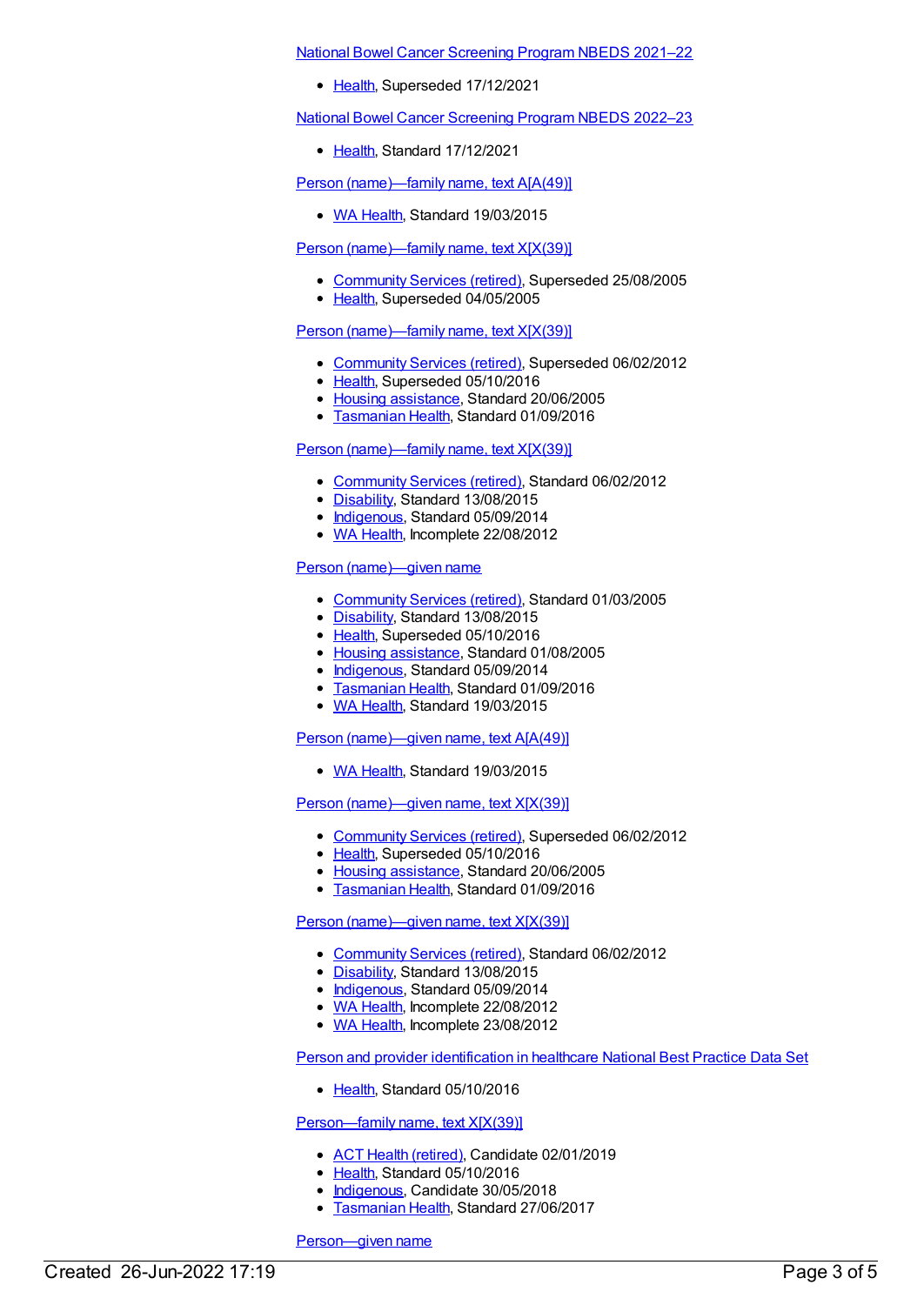- ACT Health [\(retired\)](https://meteor.aihw.gov.au/RegistrationAuthority/9), Candidate 02/01/2019
- [Health](https://meteor.aihw.gov.au/RegistrationAuthority/12), Standard 05/10/2016
- [Indigenous](https://meteor.aihw.gov.au/RegistrationAuthority/6), Candidate 30/05/2018
- [Tasmanian](https://meteor.aihw.gov.au/RegistrationAuthority/15) Health, Standard 27/06/2017

#### [Person—given](https://meteor.aihw.gov.au/content/613340) name, text X[X(39)]

- ACT Health [\(retired\)](https://meteor.aihw.gov.au/RegistrationAuthority/9), Candidate 02/01/2019
- [Health](https://meteor.aihw.gov.au/RegistrationAuthority/12), Standard 05/10/2016
- [Indigenous](https://meteor.aihw.gov.au/RegistrationAuthority/6), Candidate 30/05/2018
- **[Tasmanian](https://meteor.aihw.gov.au/RegistrationAuthority/15) Health, Standard 27/06/2017**

#### [Person—informal](https://meteor.aihw.gov.au/content/320939) carer existence indicator, code N

- [Community](https://meteor.aihw.gov.au/RegistrationAuthority/1) Services (retired), Standard 29/04/2006
- [Disability](https://meteor.aihw.gov.au/RegistrationAuthority/16), Superseded 29/02/2016
- [Health](https://meteor.aihw.gov.au/RegistrationAuthority/12), Superseded 17/10/2018

Person—informal carer existence indicator, yes/no/not [stated/inadequately](https://meteor.aihw.gov.au/content/621393) described code N

- [Disability](https://meteor.aihw.gov.au/RegistrationAuthority/16), Standard 29/02/2016
- [Health](https://meteor.aihw.gov.au/RegistrationAuthority/12), Standard 17/10/2018

Private rent [assistance](https://meteor.aihw.gov.au/content/596529) DSS 2013-

• Housing [assistance](https://meteor.aihw.gov.au/RegistrationAuthority/11), Standard 30/08/2017

Public Housing and State Owned and Managed [Indigenous](https://meteor.aihw.gov.au/content/711016) housing (PH & SOMIH) DSS 2018-

• Housing [assistance](https://meteor.aihw.gov.au/RegistrationAuthority/11), Standard 10/05/2019

Public rental housing DSS [2013-14](https://meteor.aihw.gov.au/content/595530)

• Housing [assistance](https://meteor.aihw.gov.au/RegistrationAuthority/11), Superseded 30/08/2017

Public rental housing DSS [2014-17](https://meteor.aihw.gov.au/content/635946)

• Housing [assistance](https://meteor.aihw.gov.au/RegistrationAuthority/11), Superseded 19/12/2017

Public rental housing DSS [2017-18](https://meteor.aihw.gov.au/content/687107)

• Housing [assistance](https://meteor.aihw.gov.au/RegistrationAuthority/11), Superseded 10/05/2019

Service provider [organisation—amount](https://meteor.aihw.gov.au/content/481277) of group assistance provided

• [Health](https://meteor.aihw.gov.au/RegistrationAuthority/12), Standard 13/11/2014

Service provider [organisation—amount](https://meteor.aihw.gov.au/content/481023) of group assistance provided, total hours N[NNNNN]

• [Health](https://meteor.aihw.gov.au/RegistrationAuthority/12), Standard 13/11/2014

Service provider [organisation—amount](https://meteor.aihw.gov.au/content/480815) of group assistance provided, total number N[NNNNN]

• [Health](https://meteor.aihw.gov.au/RegistrationAuthority/12), Standard 13/11/2014

Special [adoptive](https://meteor.aihw.gov.au/content/687817) care need code N

• [Children](https://meteor.aihw.gov.au/RegistrationAuthority/17) and Families, Superseded 11/11/2018

Special [adoptive](https://meteor.aihw.gov.au/content/749223) care need code N

[Children](https://meteor.aihw.gov.au/RegistrationAuthority/17) and Families, Standard 03/11/2021

Special [adoptive](https://meteor.aihw.gov.au/content/700980) care need code N

[Children](https://meteor.aihw.gov.au/RegistrationAuthority/17) and Families, Superseded 03/11/2021

Special [adoptive](https://meteor.aihw.gov.au/content/687822) care type code N[N]